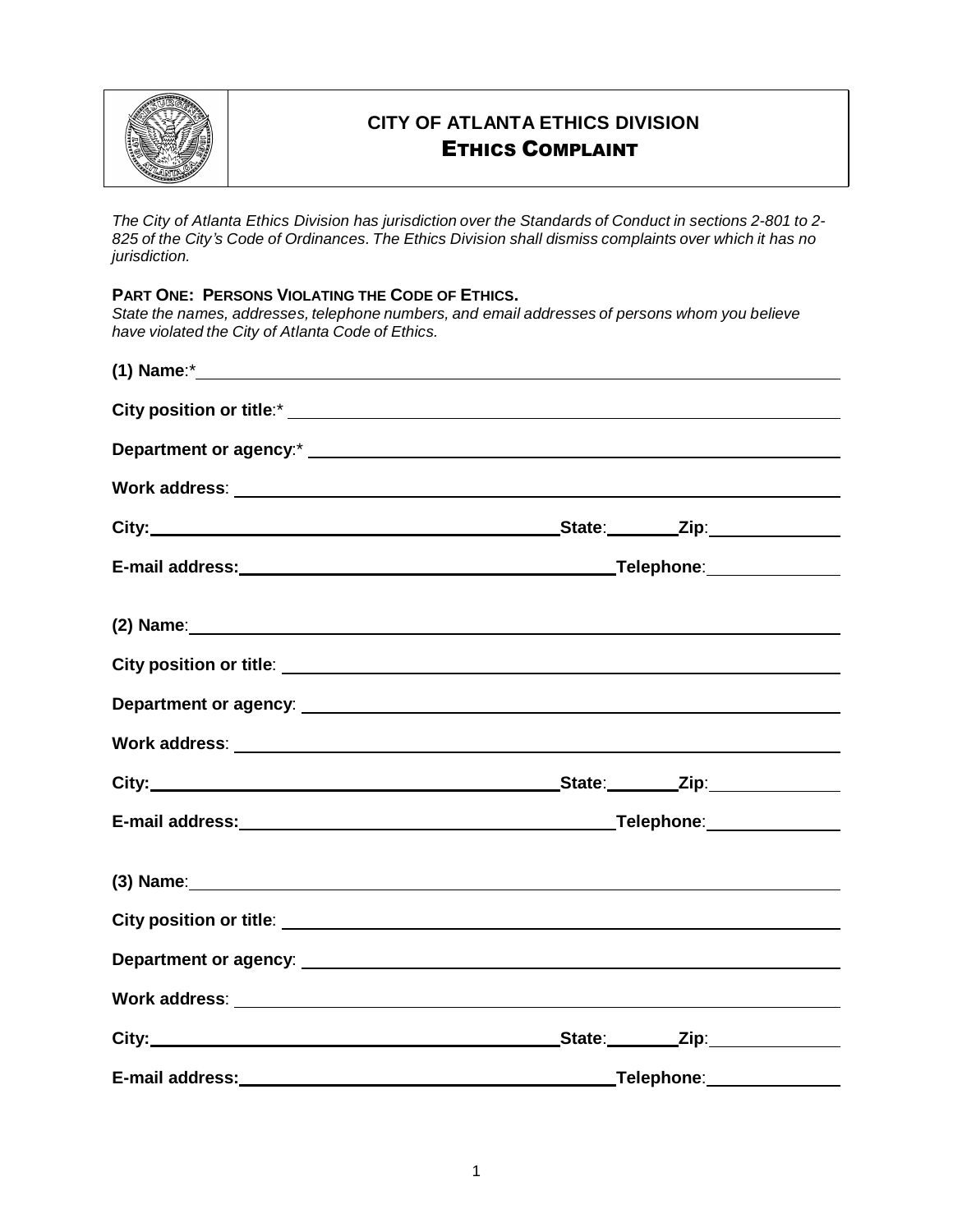| Department or agency: example and a series of the series of the series of the series of the series of the series of the series of the series of the series of the series of the series of the series of the series of the seri |
|--------------------------------------------------------------------------------------------------------------------------------------------------------------------------------------------------------------------------------|
|                                                                                                                                                                                                                                |
| _State:_________Zip:______________                                                                                                                                                                                             |
|                                                                                                                                                                                                                                |

## **PART TWO: SPECIFIC LAW VIOLATED.\***

*State the section of the City's Code of Ordinances that you believe was violated. To determine which section applies, go to [www.atlantaethics.org/docindexer/code\\_standards\\_of\\_conduct\\_2017.pdf](http://www.atlantaethics.org/docindexer/code_standards_of_conduct_2017.pdf)*

□ 2-823 Whistleblower

### **PART THREE: STATEMENT OF FACTS.\***

*Describe the facts on which this complaint is based, including relevant dates, places, and actions.*

### **Describe what happened**: